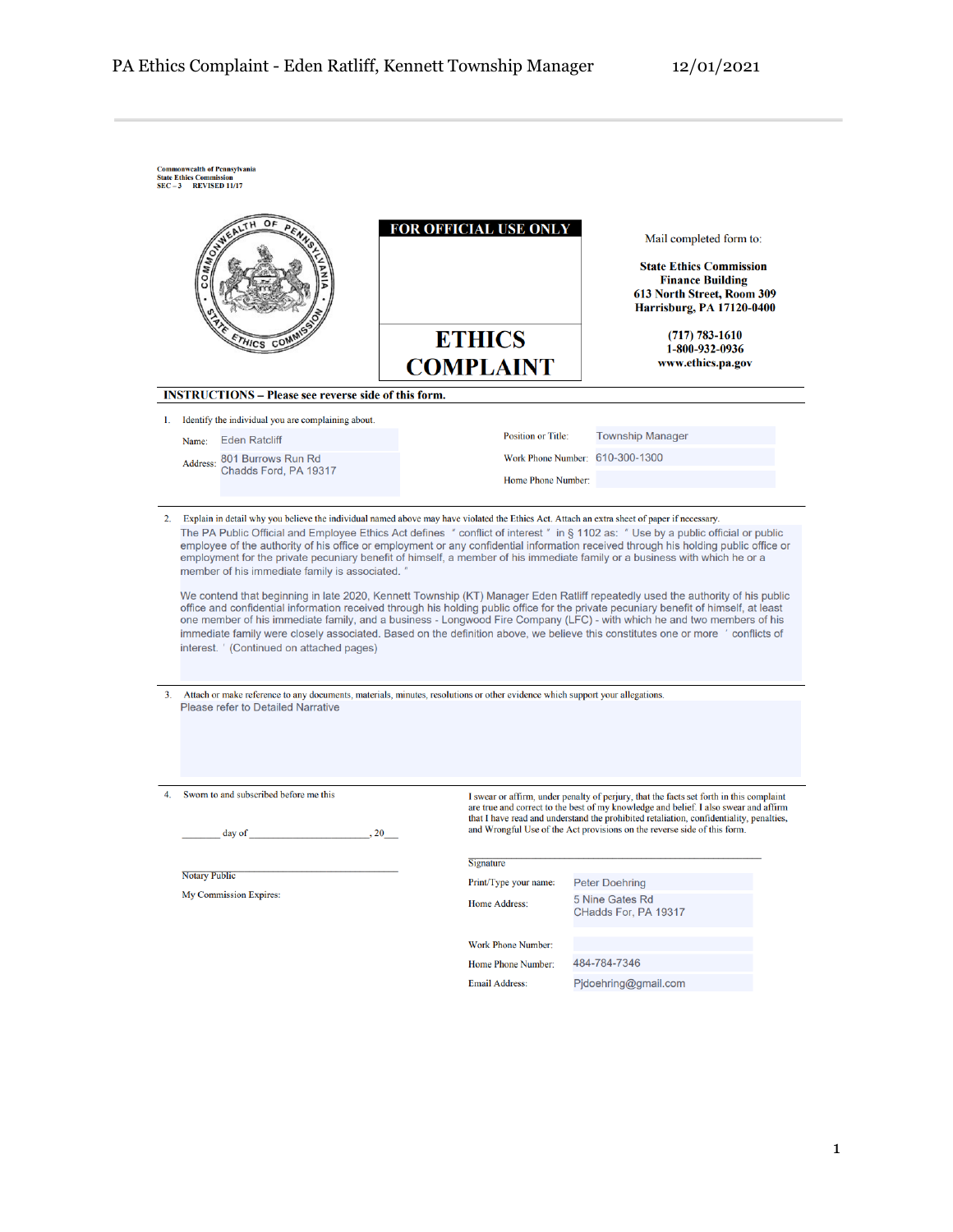#### **COMPLAINT SUMMARY CONTINUED**

**Alleged Conflicts During the 2021 Fire/EMS Reorganization**: Between 2/3/2021 and 4/15/2021, the KT Board of Supervisors (KT-BOS) voted to implement a series of recommendations, primarily developed and promoted by Ratliff, that resulted in a major reorganization of KT's Fire and Emergency Management Services (Fire/EMS). Previously, Longwood Fire Company (LFC) provided those services to the eastern half of the KT while Kennett Fire Company (KFC) handled the western half. As a result of this reorganization, LFC ended up with a monopoly of EMS, and a monopoly of Fire dispatching. This reorganization significantly advantaged LFC financially while significantly disadvantaging KFC. Ratliff publicly introduced the idea for such a reorganization at a KT-BOS meeting on 10/20/2020. Subsequently, Ratliff was intensively involved with conducting purportedly unbiased research and leading supposedly good faith negotiations involving KFC, LFC, and the six-municipality Kennett Fire and EMS Regional Commission (KFERC). However, sometime between 10/20/2020 and 4/15/2021, Ratliff, his wife, and brother became regular members of LFC volunteer staff, creating an obvious conflict of interest, given Ratliff's position. Moreover, Ratliff failed to inform KFC, KT-BOS, KFERC or the public about this conflict until 4/15/2021, the same date the final reorganization step was approved, and he admitted to it only after being questioned by a concerned KT resident. To date, no action to address this conflict has been taken by KT-BOS, his employer.

**Alleged Conflicts Since the 2021 Fire/EMS Reorganization**: On 8/31/2021, LFC advertised for a new paid position of Executive Assistant to the Fire Chief. The online ad specifically stated that "We are hiring an Executive Assistant to aid in our growing operation." and "The Executive Assistant to the Fire Chief will perform secretarial work of a complex nature for the Fire Chief." Further, it stated that "This position involves a high degree of confidential information to which the employee will be held accountable for not disclosing." Sometime after 8/31/2021, Ratliff's wife Gabrielle accepted this position, effective as of 10/28/2021. This has placed her in a key role at a major KT services vendor which has derived significant pecuniary advantage from the Fire/EMS reorganization recently engineered primarily by Ratliff himself. The hiring of Ratliff's wife transpired without LFC, Ratliff, or Ratliff's wife informing KT-BOS or KFERC in advance. This conflict was only discovered accidentally by a KT resident and then communicated to a KT-BOS member and subsequently confirmed by Eden Ratliff in a memo dated 11/8/2021. To date, the KT-BOS, Ratliff's employer, has taken no action to address what appears to be a clear conflict of interest.

The facts outlined in the allegations above speak for themselves. However, we have attached a detailed narrative designed to provide the Pennsylvania Ethics Commission with some additional background to better understand this complaint.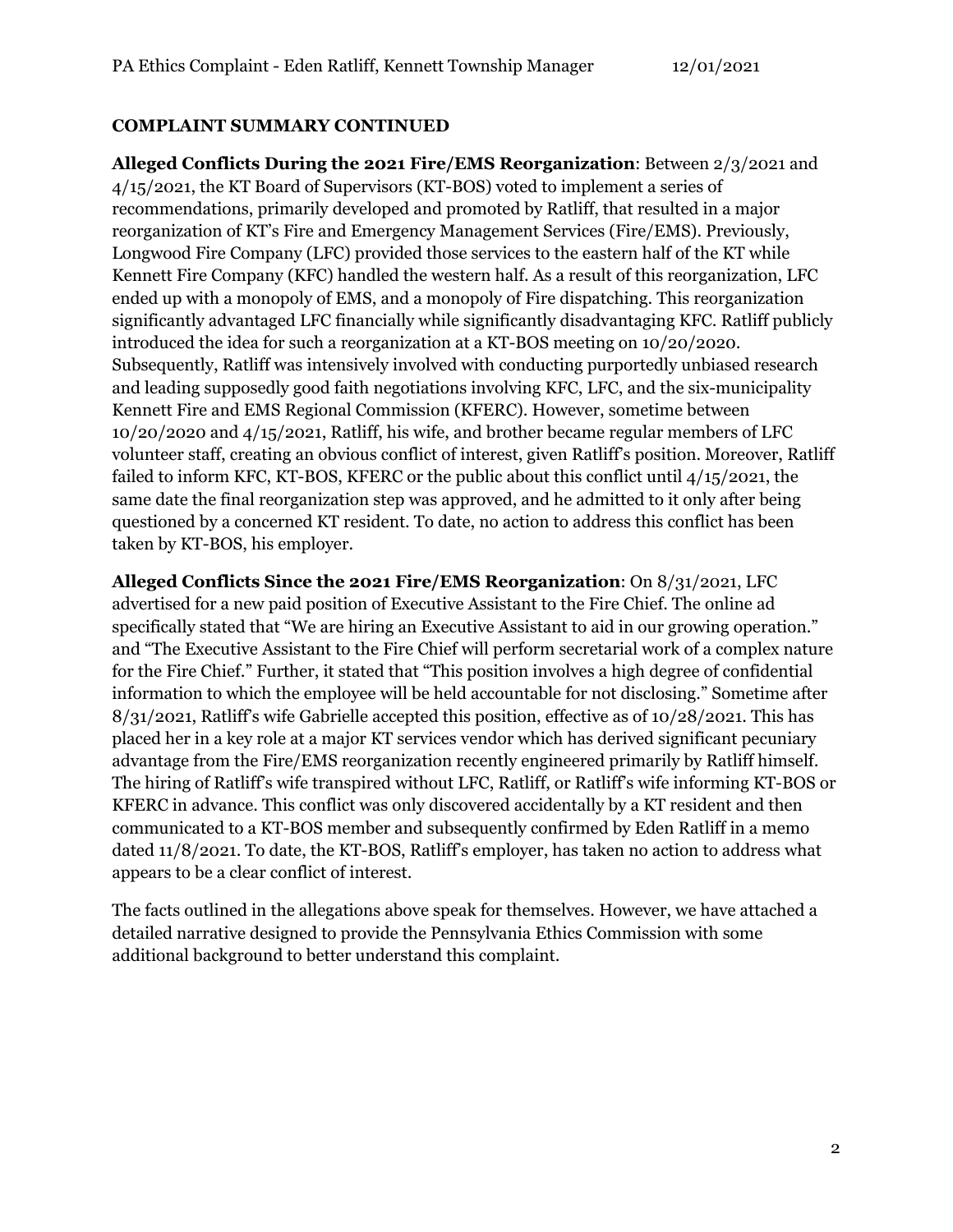# *Detailed Narrative*

#### **Glossary of acronyms**

| 'KT'       | Kennett Township, Chester County, Pennsylvania       |
|------------|------------------------------------------------------|
| 'LFC'      | Longwood Fire Company, Kennett Square, Pennsylvania  |
| 'KT-BOS'   | Kennett Township Board of Supervisors                |
| 'Fire/EMS' | Fire and Emergency Management Services               |
| 'KFC'      | Kennett Fire Company, Kennett Square, Pennsylvania   |
| 'KFERC'    | Kennett Fire and EMS Regional Commission (KFERC)     |
| 'KSQ'      | Kennett Square Borough, Chester County, Pennsylvania |

## **Named Individuals**

| 'Eden Ratliff'      | Kennett Township Manager                                  |  |  |  |  |
|---------------------|-----------------------------------------------------------|--|--|--|--|
| 'Gabrielle Ratliff' | Longwood Fire Executive Assistant and Eden Ratliff's Wife |  |  |  |  |
| 'Scudder Stevens'   | Kennett Township Supervisor                               |  |  |  |  |
| 'Richard Leff'      | Kennett Township Supervisor and Board Chairman            |  |  |  |  |
| 'Whitney Hoffman'   | Kennett Township Supervisor                               |  |  |  |  |
| 'AJ McCarthy'       | Longwood Fire Company Fire Chief                          |  |  |  |  |
| 'Matt Fetick'       | Kennett Square Borough Mayor                              |  |  |  |  |

### **Basic Timeline**

8/21/2019 - KT-BOS publicly announces that Eden Ratliff has been hired to be KT Manager

9/23/2019 - Ratliff officially starts as KT Manager

Early 2/2020 - Ratliff joins KFERC as KT's alternate voting member.

Late 2020 or early 2021 - Ratliff, his wife, and his brother become LFC volunteers

10/29/2020 - At a public KT-BOS meeting, Ratliff first proposes moving KT EMS from KFC to LFC, claiming it is a funding issue

Late 2020 - Ratliff begins a series of negotiations with KFC, LFC, and KFERC, aided by KT Supervisors Leff and Hoffman; does not reveal his association with LFC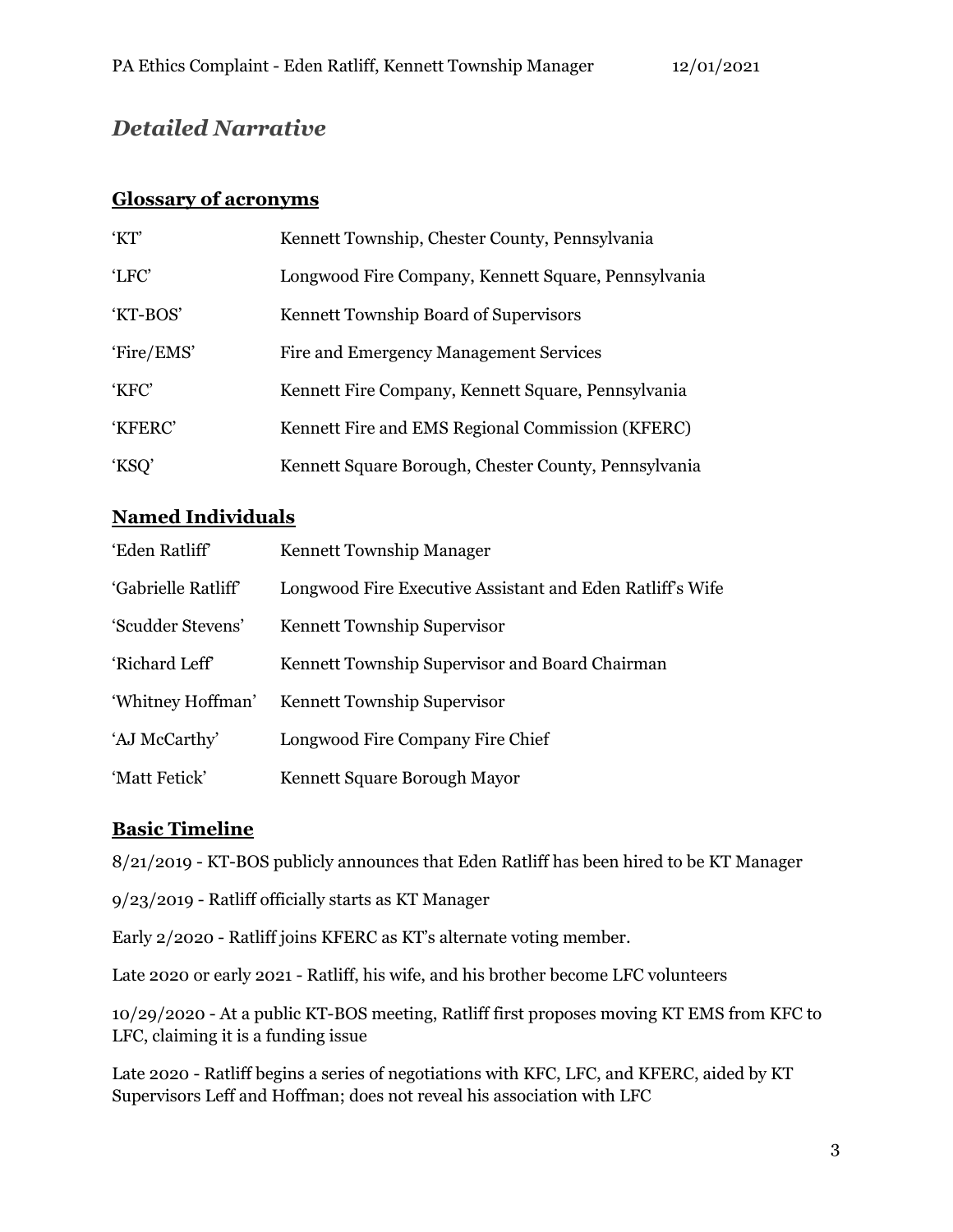2/3/2021 - KT-BOS approves first EMS reorganization; all KT EMS business to be moved to LFC as 3/1/2021

4/15/2021 - KT-BOS approves final EMS/Fire reorganization; KT EMS dismantled and KSQ EMS business moved to LFC as of 5/2/21; Ratliff publicly admits to his and his family's relationship to LFC

8/31/2021 - LFC advertises for a paid Executive Assistant

10/28/2021 - Ratliff's wife Gabrielle begins work as LFC's new paid Executive Assistant

11/8/2021 - Ratliff admits to his wife's recent employment at LFC

### **Background**

For decades, Fire/EMS functions were provided for the eastern half of Kennett Township (KT) by [Longwood](https://www.longwoodfireco.com/) Fire Company (LFC), and for its western half by Kennett Fire [Company](https://firestation24.com/) (KFC), which also serviced Kennett Square Borough (KSQ). While there have been occasional complaints from individual members of the public about double-billing for EMS services when both providers show up for an EMS call, KT has never before documented a pattern of poor performance by either company.

Both LFC and KFC are non-profit companies that have recently operated at a loss, as shown by their public 990 disclosures. However, LFC losses [\(\\$420K](https://pdf.guidestar.org/PDF_Images/2019/231/566/2019-231566823-17362300-9.pdf) in 2019) have historically been far worse than KFC losses [\(\\$127K](https://pdf.guidestar.org/PDF_Images/2019/231/476/2019-231476977-18747280-9.pdf) in 2019). This is reflective of LFC's ongoing cost structure which is far higher than that of KFC, and also far higher relative to Fire/EMS companies of similar size in this region.

LFC's large and apparently chronic deficits are due at least in part to the \$100K+ salary of its top executive, Fire Chief AJ McCarthy. Similar positions at similarly-sized Fire/EMS companies are normally volunteer. Other LFC salaries, staffing levels and equipment costs also appear to be well above average. As a result of these chronic deficits, LFC has aggressively sought rate increases and additional contributions from municipalities in its service area for many years. However, until recently, LFC's leverage has been somewhat limited by competition from lower-cost KFC.

### **Ratliff's Conflicts During the 2021 Fire/EMS Reorganization**

On 8/21/2019, Eden Ratliff was hired by KT-BOS to become KT Manager, starting on 9/23/2019. Sometime in 2/2020, Ratliff also became KT's alternate voting member of the Kennett Fire and EMS Regional Commission (KFERC). At a public [KT-BOS](https://kennett.pa.us/AgendaCenter/ViewFile/Minutes/_10292020-451) meeting on [10/29/2020,](https://kennett.pa.us/AgendaCenter/ViewFile/Minutes/_10292020-451) Ratliff presented his analysis of EMS [performance](https://www.kennett.pa.us/DocumentCenter/View/4361/102920-SPECCIAL-MEETING-EMS-Presentation) and cost issues. Based on that report, Ratliff proposed turning all KT EMS over to LFC, although the original LFERC review did not specify a provider.

Subsequently, Ratliff, supported by Supervisors Leff and Hoffman, initiated a series of purportedly unbiased discussions with KFC related to analyzing their operations and making recommendations for improvement. During these discussions with KFC, Ratliff, positioning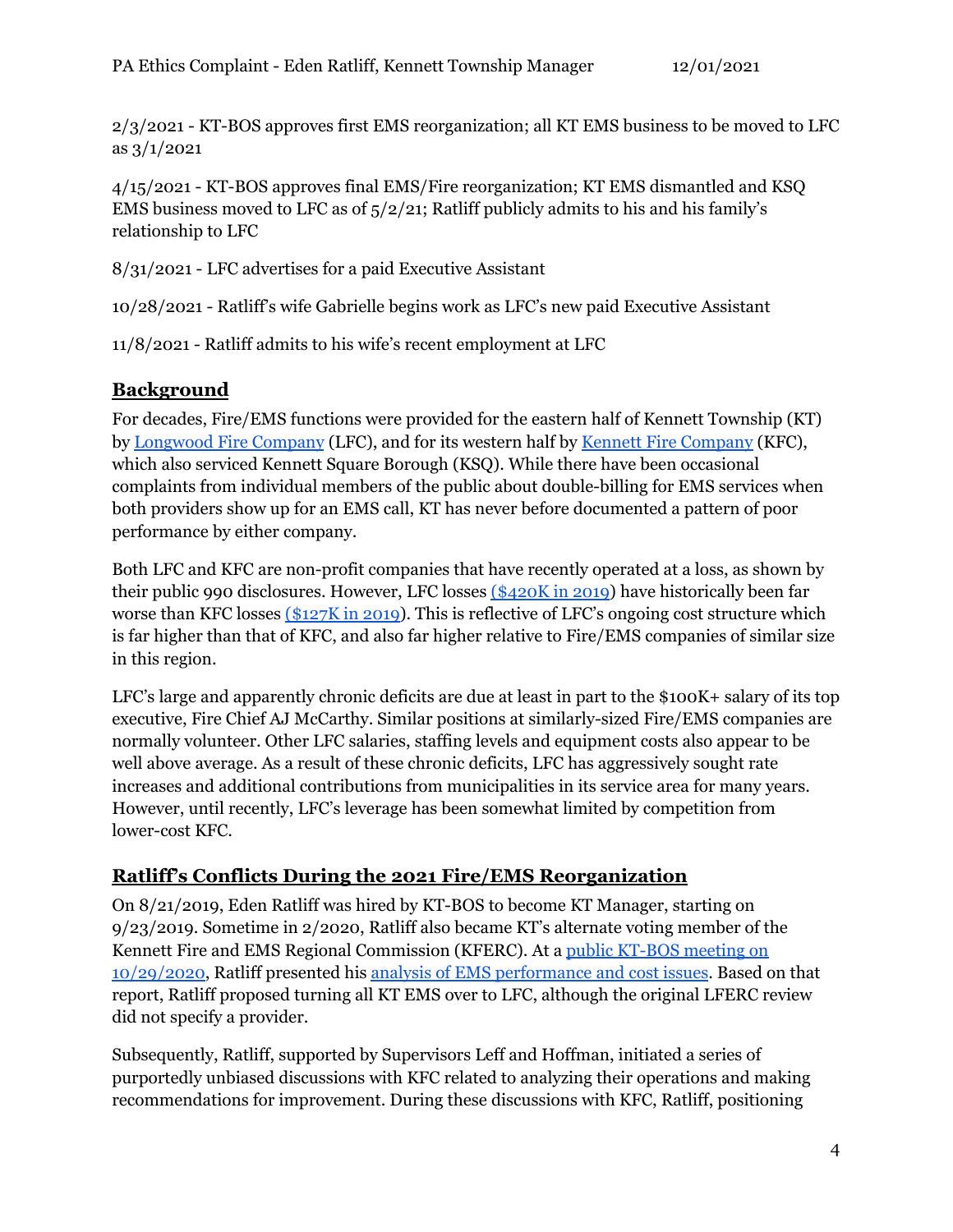himself as a neutral advisor, sifted through KFC's proprietary data, supposedly looking for opportunities to improve KFC's performance and reduce costs.

The "objective analyses" subsequently presented by Ratliff to KT-BOS on [12/2/20.](https://www.kennett.pa.us/DocumentCenter/View/4574/Agenda-Item-5_a_Consider-Consolidation-of-EMS-Delivery-Options) appeared to confirm that turning KT EMS over completely to LFC would result in a \$41K cost savings to the Township. In his presentation, Ratliff readily dismissed concerns that the 25% drop in coverage and increased risk of missed calls could create public safety problems. KT-BOS then voted 2-1 to support Ratliff's recommendation. However, in response to the vehement objections of Supervisor Stevens and many members of the public, Ratliff and Supervisors Hoffman and Leff gave LFC and KFC a deadline of 1/20/21 to come up with an alternative.

KFC soon offered to address Ratliff's concerns with their own plan involving adding paid staff, but still resulting in about the same cost savings. Without drawing on any new data or expanded rationale, Ratliff [effectively](https://www.kennett.pa.us/DocumentCenter/View/4566/Agenda-Item-4_a_EMS-Update) rejected that plan. At a public meeting on 2/3/2021, the KT-BOS majority proceeded with Ratliff's EMS [reorganization](https://www.kennett.pa.us/DocumentCenter/View/4542/Agenda-Item-7_a_Dept-Head-Admin) proposal, with Supervisor Scudder Stevens continuing his strenuous opposition. The resulting impact of Ratliff's EMS reorganization was a financial lifeline for LFC. Conversely, KFC's EMS service population was suddenly reduced by more than 60% (leaving only KSQ), which made maintaining an EMS unit financially unsustainable and potentially threatened the viability of KFC's Fire Company as well.

At that same 2/3/2021 meeting, Ratliff also began the second phase of his pre-determined reorganization plan, announcing his intention to undertake other analyses of KFC's response to fire calls ostensibly in response to an earlier request by the [KFERC](https://www.kennett.pa.us/DocumentCenter/View/4542/Agenda-Item-7_a_Dept-Head-Admin) to re-examine "the current standard of fire service delivery in the Commission region" (see Attachment 6). In a [preliminary](https://www.kennett.pa.us/DocumentCenter/View/4638/Agenda-Item-8_b_Dept-Head-Administration) report [presented](https://www.kennett.pa.us/DocumentCenter/View/4638/Agenda-Item-8_b_Dept-Head-Administration) to KT-BOS on 3/17/21, Ratliff claimed that KFC was missing some important performance benchmarks, primarily due to their difficulty soliciting enough volunteer firefighters.

While missing these benchmarks might normally have been some cause for concern and further study, Ratliff completely ignored the unique challenges that KFC faced in sustaining adequate levels of volunteer support during a pandemic. In subsequent presentations, Ratliff and others then used these statistics to make extremely broad and unsubstantiated assertions that KFC was regularly failing to respond properly to fires in Kennett. At no time did Ratliff ever establish a clear connection between those statistics and any real public safety concerns or specific consequences.

Nonetheless, KFC continued these negotiations in good faith and soon proposed to Ratliff that with some modest support, they could hire some additional paid firefighters to improve their response times. In response, Ratliff insisted that KT would only approve this extra support if KFC agreed to turn its EMS territory and the dispatching of fire calls entirely to LFC. In his report to [KT-BOS](https://www.kennett.pa.us/DocumentCenter/View/4693/Agenda-Item-2_a_Policy-Briefing-Summary-Analysis-to-Address-Response-Preformance-in-Western-Kennett-Township-and-Region-E-Ratliff-041021) on 4/15/21 advocating for this course of action, Ratliff ignored important progress KFC had already made in the interim in recruiting volunteers and a proposal to add paid firefighters (see Attachment 9) that would be significantly less costly than the plan recommended by Ratliff. Ignoring all this, at that same 4/15/2021 meeting, the KT-BOS majority once again backed Ratliff and formally approved his recommendations, with Supervisor Stevens again strenuously objecting.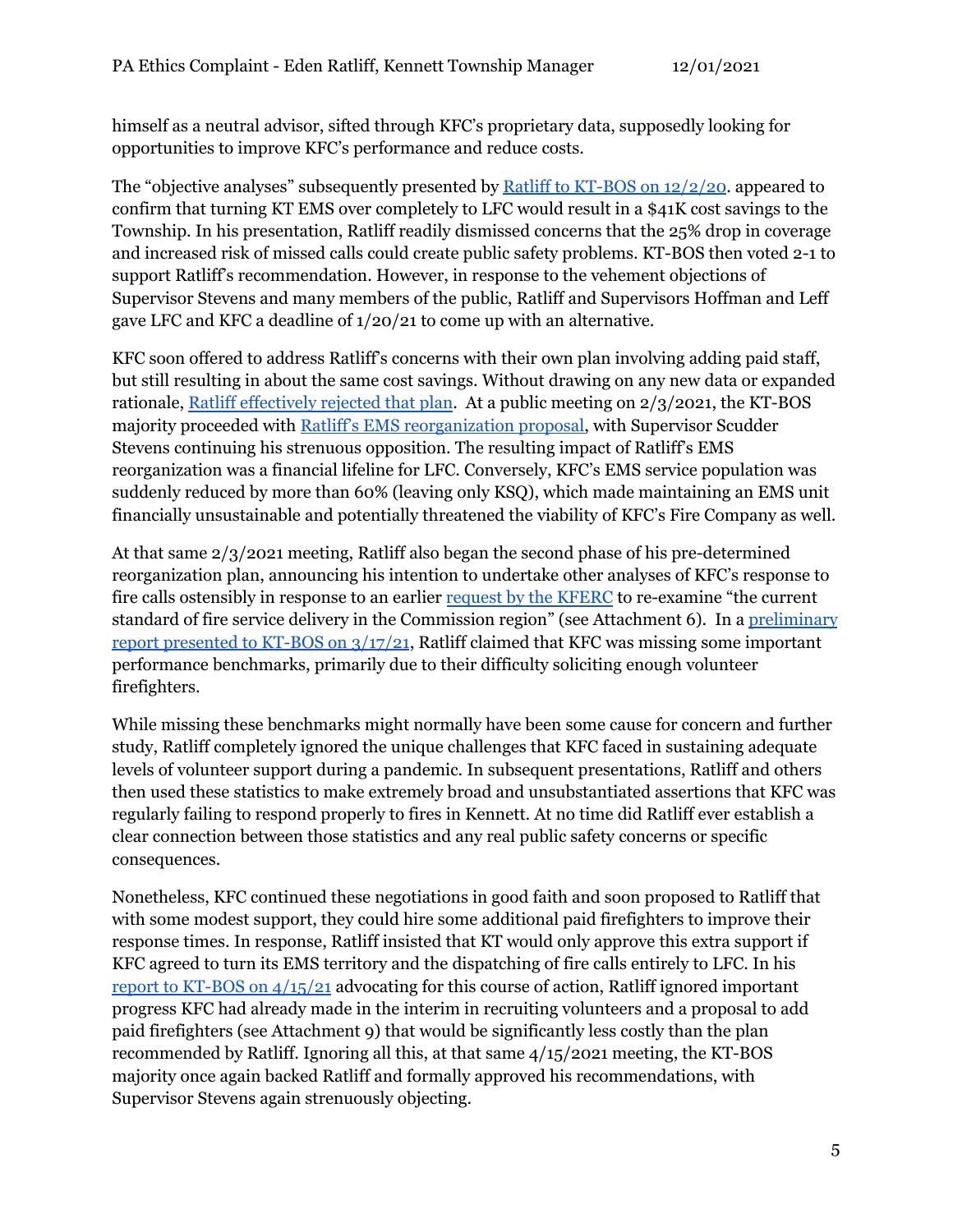Already on a precarious financial footing as a result of Ratliff's earlier moves, KFC was left with no choice but to accept the second step of Ratliff's reorganization plan. KFC thus agreed to eliminate its EMS services by ceding its remaining KSQ territory to LFC, and to put all Fire dispatching under the control of LFC as well. The bottom line is that LFC gained a virtual monopoly of all Fire/EMS operations in both KT and KSQ, while KFC was forced to continue as a fire-only company, and largely as an appendage of LFC. Meanwhile, KSQ was forced to accept all these changes without having any real input into the decision-making process, and KT and KSQ residents were forced to accept a 25% reduction in EMS coverage hours.

Throughout the discussions leading up to this decision, there were many concerns related to Ratliff's methods and conclusions that were raised at various public and private meetings by KT Supervisor Stevens, by KSQ's Mayor Matt Fettick, and by various KT and KSQ residents. In particular, there was a sense that there had been a 'rush to judgment' based on a false urgency which had precluded taking more time to look at other alternatives. There were also complaints about misleading claims, biased analyses, policy and budget manipulation, and bad faith negotiations. These were almost universally dismissed or ignored by Ratliff and the KT-BOS majority.

During the entire reorganization process, Ratliff repeatedly claimed that the reorganization would save KT money. However, as part of the 4/15/2021 deal, LFC received one-time funding of \$300K from KFERC to implement the reorganization. In addition, LFC has already requested and is currently budgeted to receive a 32% funding [increase](https://kennett.pa.us/DocumentCenter/View/5006/Agenda-Item-7_Kennett-Budget-2022-BOS-Meeting-Nov-3) for 2022, of which KT's share will be \$180K (see Attachment 10). This is on top of the additional per-incident revenues LFC is now receiving from its monopoly of EMS, which is \$200 per incident higher than KFC's rates, all paid for by affected KT and KSQ residents. It is quite clear that the reorganization has resulted in a major financial gain for LFC (both short-term and long-term) at the expense of not only KFC but also the residents and taxpayers of KT and KSQ.

As the reorganization process unfolded, there were growing concerns that Ratliff had too cozy a relationship with LFC and that he had consistently favored LFC's interests. Finally, at that same 4/15/2021 meeting that finalized the reorganization, a concerned member of the public asked Ratliff if he had any association with LFC. Ratliff then publicly admitted for the first time that he, along with his wife and brother, had for some time been volunteer staff at LFC. This was a clear conflict of interest since LFC has derived considerable pecuniary advantage from Ratliff's actions while Ratliff and his family were developing a close and previously undisclosed relationship with LFC. In any case, KFC had been unaware of Ratliff's relationship with LFC during the reorganization process and were shocked when they found out about it.

At a bare minimum, we believe that Ratliff should have first informed KFC, KT-BOS, and KFERC of the close ties he and his family had to LFC, and sought formal approval from all to continue any discussions or investigations of KFC's performance. Ratliff did nothing of the sort, further compounding this conflict. Unfortunately, KT-BOS has to date taken no steps to hold Ratliff accountable for his conflicts or to reexamine the Fire/EMS reorganization in light of this unethical conduct.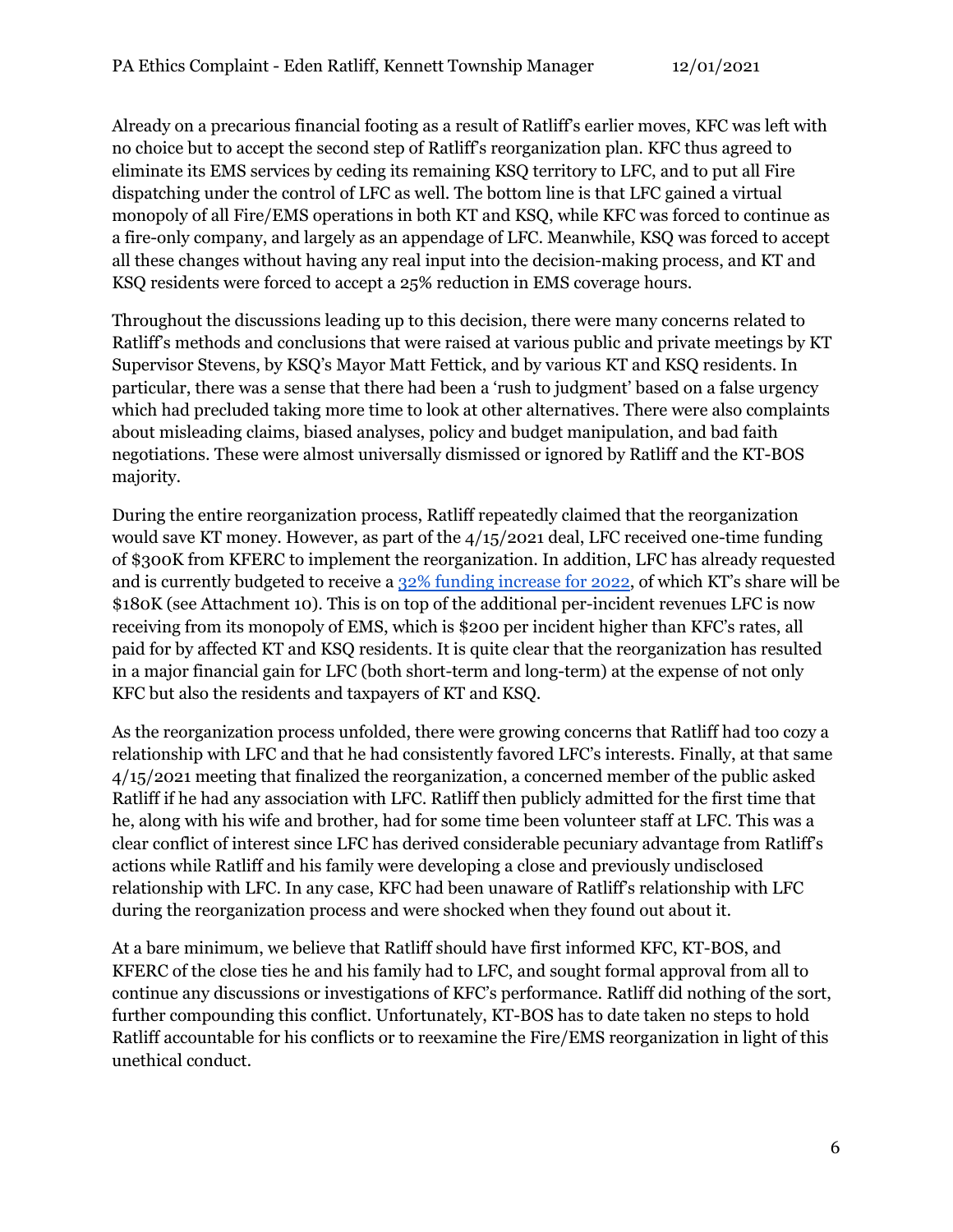### **Ratliff's Conflicts Since the Fire/EMS Reorganization**

In November 2021, about seven months after the Fire/EMS reorganization was complete, another concerned citizen reported to KT Supervisor Stevens that Ratliff's wife Gabrielle was now working as the paid Executive Assistant for LFC's Fire Chief. Eden Ratliff confirmed this in a memo dated 11/8/2021.

The position of Executive Assistant was originally advertised on LFC's [website](https://www.longwoodfireco.com/news/288/Were-hiring-an-Executive-Assistant) on 8/31/2021. That advertisement stated "We are hiring an Executive Assistant to aid in our growing operation". The Job [Description](https://www.longwoodfireco.com/files/news/288/Exec%20assistant%20jpr.pdf) offered additional details, namely that "The Executive Assistant to the Fire Chief will perform secretarial work of a complex nature for the Fire Chief" , and that "This position involves a high degree of confidential information to which the employee will be held accountable for not disclosing".

LFC's employment of Ratliff's wife while Ratliff is KT Manager is another clear conflict of interest since it provides a significant pecuniary benefit to a member of his immediate family in the form of a paid position at a major services vendor to KT. In addition, having Ratliff's wife in a key position at LFC provides Ratliff with an even stronger connection to LFC and in particular, his wife's direct supervisor, LFC's Chief AJ McCarthy. This further compounds the still unresolved conflicts that took place during the reorganization.

The new conflict may also establish a pecuniary value for those previous conflicts. As noted above, the 8/31/2021 LFC Executive Assistant job advertisement states specifically that the new position was established because of "our growing operation." But that growth is largely - if not completely - due to the deal that Ratliff himself had recently negotiated.

In addition, the job description states that "Preference will be given to applicants with a relevant college degree and who are trained Fire and Emergency Medical responders" (see Appendix 12). This is not a skill normally associated with secretarial work, but it definitely provided LFC a reason to give employment preference to Ratliff's wife, who apparently has such training. In any case, KT-BOS has so far taken no action to address this additional conflict-of-interest brought on by LFC's hiring of Ratliff"s wife, much less its impact on the 2021 Fire/EMS reorganization.

### **Conclusion and Request**

The evidence clearly shows that Eden Ratliff repeatedly used his position as KT Manager to push through a major reorganization of Fire/EMS that strongly advantaged LFC at the expense of its competitor KFC and at great cost to KT and KSQ residents and taxpayers. Moreover, Ratliff did so while he and his family were working for - and developing a strong relationship with - LFC. Then, once the reorganization was complete, Ratliff's wife accepted an important paid position at LFC.

So far, the majority of KT-BOS has either ignored or denied Ratliff's pattern of blatant conflicts of interest, despite the vigorous protests of the one dissenting Supervisor and many area residents. As a result, Ratliff has not yet been held accountable for these conflicts and continues to occupy his current position, further damaging KT's interests, the public trust in KT's government, and KT's relationships with surrounding municipalities such as KSQ and other